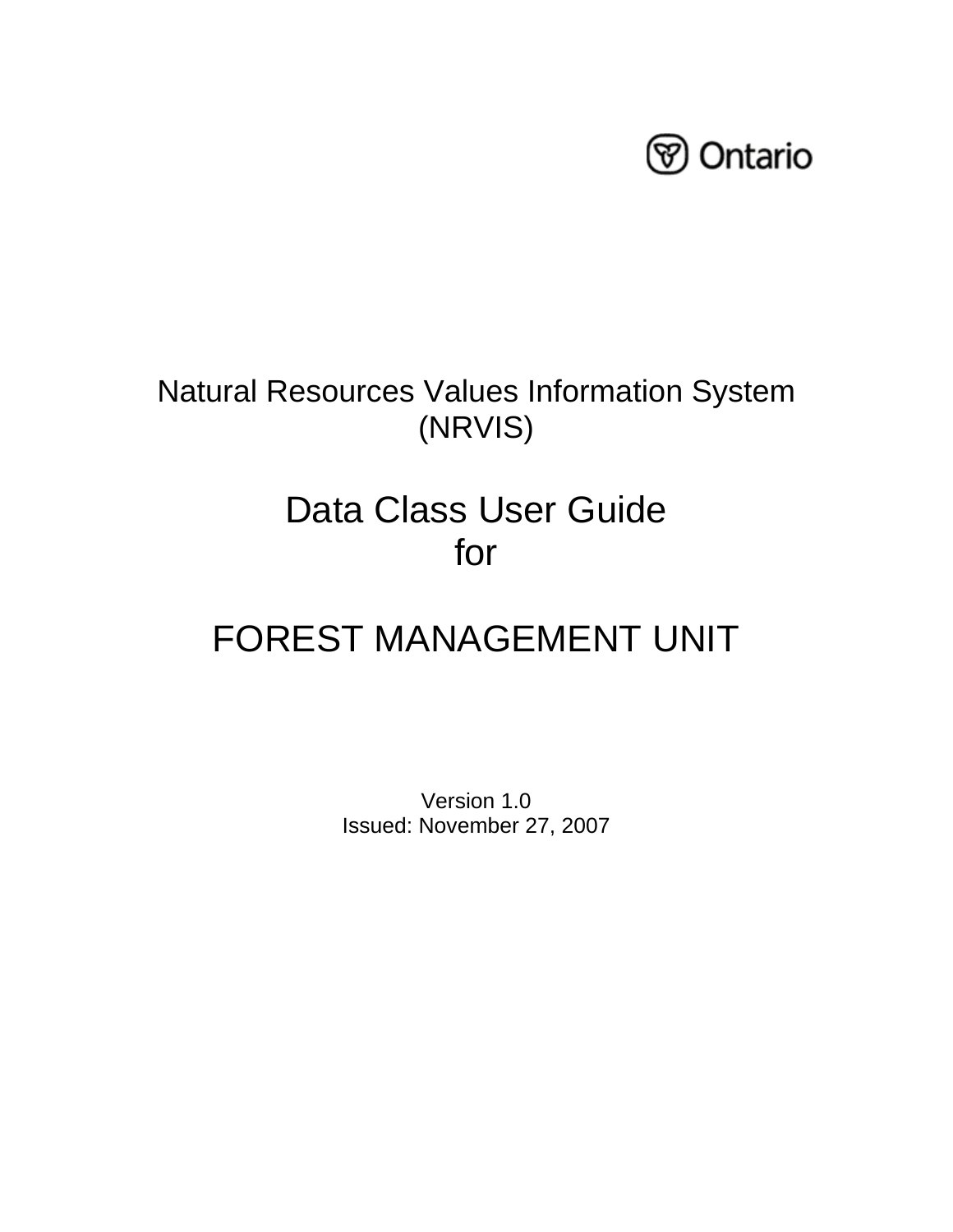## **Table of Contents**

<span id="page-1-0"></span>

| $\frac{1}{2}$ 2 |                |
|-----------------|----------------|
|                 |                |
|                 | $\sim$ 3       |
|                 |                |
|                 | $\overline{4}$ |
|                 |                |
|                 |                |
|                 | 12             |
|                 |                |
|                 | $\frac{12}{2}$ |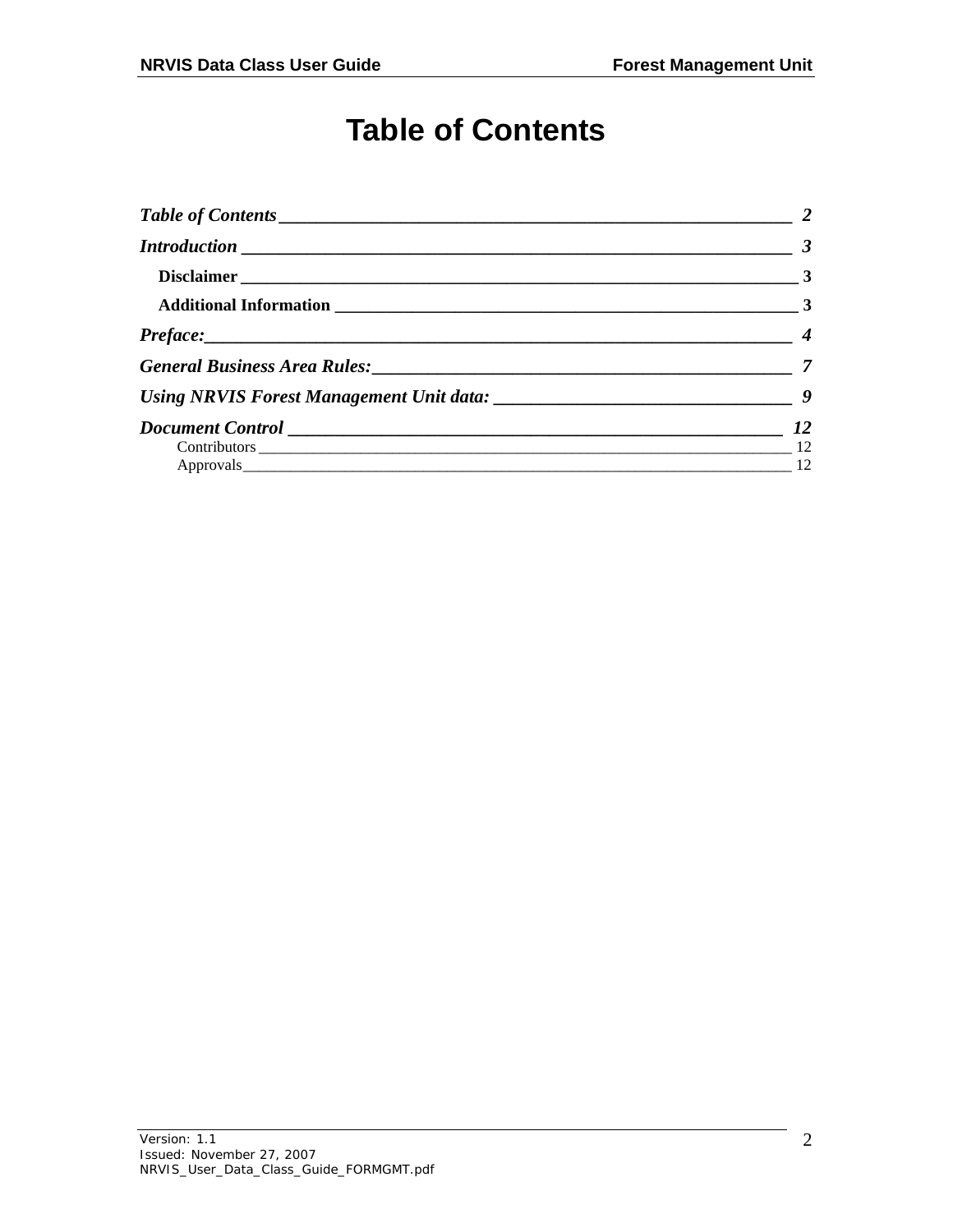### <span id="page-2-0"></span>**Introduction**

### <span id="page-2-1"></span>*Disclaimer*

This technical documentation has been prepared by the Ministry of Natural Resources (the "Ministry"), representing Her Majesty the Queen in right of Ontario. No warranties or representations, express or implied, statutory or otherwise shall apply or are being made by the Ministry with respect to the documentation, its accuracy or its completeness. In no event will the Ministry be liable or responsible for any lost profits, loss of revenue or earnings, claims by third parties or for any economic, indirect, special, incidental, consequential or exemplary damage resulting from any errors, inaccuracies or omissions in this documentation; and in no event will the Ministry's liability for any such errors, inaccuracies or omissions on any particular claim, proceeding or action, exceed the actual consideration paid by the claimant involved to the Ministry for the materials to which this instructional documentation relates. Save and except for the liability expressly provided for above, the Ministry shall have no obligation, duty or liability whatsoever in contract, tort or otherwise, including any liability or negligence. The limitations, exclusions and disclaimers expressed above shall apply irrespective of the nature of any cause of action, demand or action, including but not limited to breach of contract, negligence, strict liability, tort or any other legal theory, and shall survive any fundamental breach or breaches.

### <span id="page-2-2"></span>*Additional Information*

For more information about this document, please contact NRVIS Support at (705) 755- 1650 or nrvis.support.mnr@ontario.ca

> *Published November 2007 © 2007, Queen's Printer for Ontario*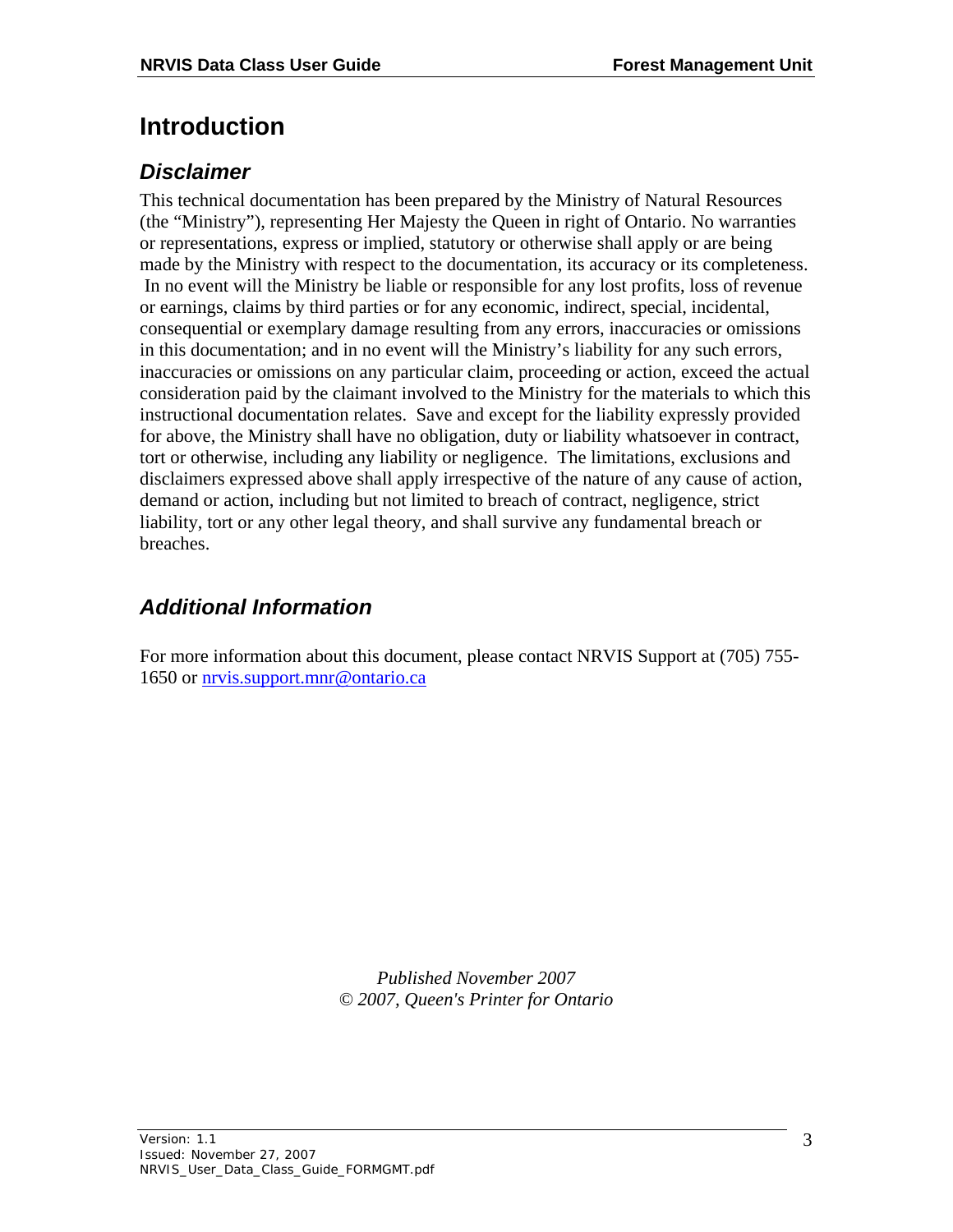

### <span id="page-3-0"></span>**Preface:**

#### **History and Purpose:**

For the purposes of forest management, Ontario's Crown forest is divided into geographic planning areas known as Forest Management Units (FMU). Forest management plans are prepared for each of these management units and are periodically renewed based on the forest management planning cycle. Forest Management Units are designated and administered by the Ontario Ministry of Natural Resources, Forest Management Branch (Information Owner) under the Crown Forest Sustainability Act (CFSA, Section 7).

Legislation with respect to forest management planning has been in effect in Ontario since 1947, since forest management planning required the designation of Forest Management Units. Under the legislation, The OMNR designated 'Crown Management Units', while issuing large licenses in other areas of the province to forest industry companies. These individual large license areas were, in effect, management units.

In the mid 1990's, the Sustainable Forest Licence (SFL) project was initiated. The SFL project initiated partnerships between the OMNR and forest companies to transfer the operational responsibility for forest management from the Crown to forest industry. Operational responsibility, within a forestry context, refers to activities such as planning,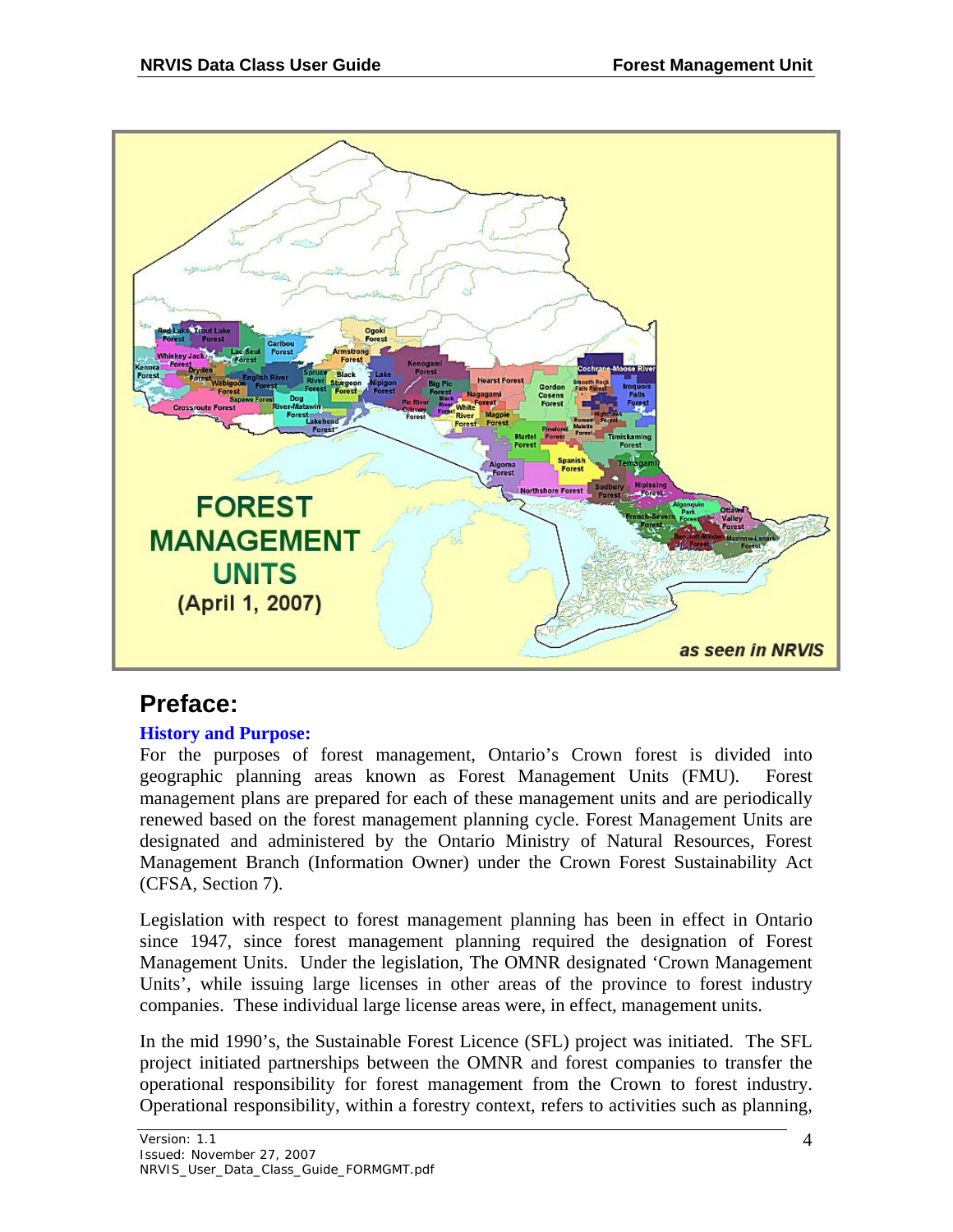renewal, evaluation, compliance and reporting. SFL negotiation is a process of developing new licensing arrangements with existing harvesting and processing plans, and does not involve land use planning or resource allocation. The transfer of operational responsibility for forest management to forest companies is one of the key elements in OMNR's Forest Management Business Plan (FMBP). As such, the SFL project is the OMNR's top priority in forest management business activity. The majority of Ontario's Forest Management Units are currently administered under SFL agreements.

There has been a reduction trend of the total number of Forest Management Units in Ontario, especially since the Crown Forest Sustainability Act (CFSA) was legislated in 1995. This reduction is generally achieved through the amalgamation of 2 and sometimes 3 existing Management Units to create a new Forest Management Unit. Management Unit names/numbers will change as these amalgamations occur. The savings generated by amalgamation are primarily represented by forest planning and administrative efficiencies.

In all cases, new FMU designations occur during the same period as the implementation date of a new Forest Management Unit plan. This list of Forest Management Units is organized by the scheduled plan renewal year (e.g. scheduled year of implementation) and includes the applicable lead MNR District and MNR Region. New plans are normally scheduled to be implemented in April of the applicable plan renewal year. For those planning processes being initiated this year (i.e. scheduled for implementation in 2006), an "Invitation to Participate" notice will normally be issued between January and May of 2004.  $\infty$ 

| Date                                   | Total # of $FMU$ 's |
|----------------------------------------|---------------------|
| April 1, 1995 (CFSA comes into effect) | $81*$               |
| April 1, 1996                          | 78*                 |
| April 1, 1997                          | $71*$               |
| April 1, 1998                          | $69*$               |
| April 1, 1999                          | $68*$               |
| April 1, 2000                          | $63*$               |
| April 1, 2001                          | $56*$               |
| April 1, 2002                          | 54                  |
| April 1, 2003                          | 50                  |
| April 1, 2004                          | 49                  |

Management Unit Rationalization since April 1, 1995:

<span id="page-4-0"></span> $\overline{a}$  $\degree$  Information and charts provided courtesy of Richard Raper – RPF.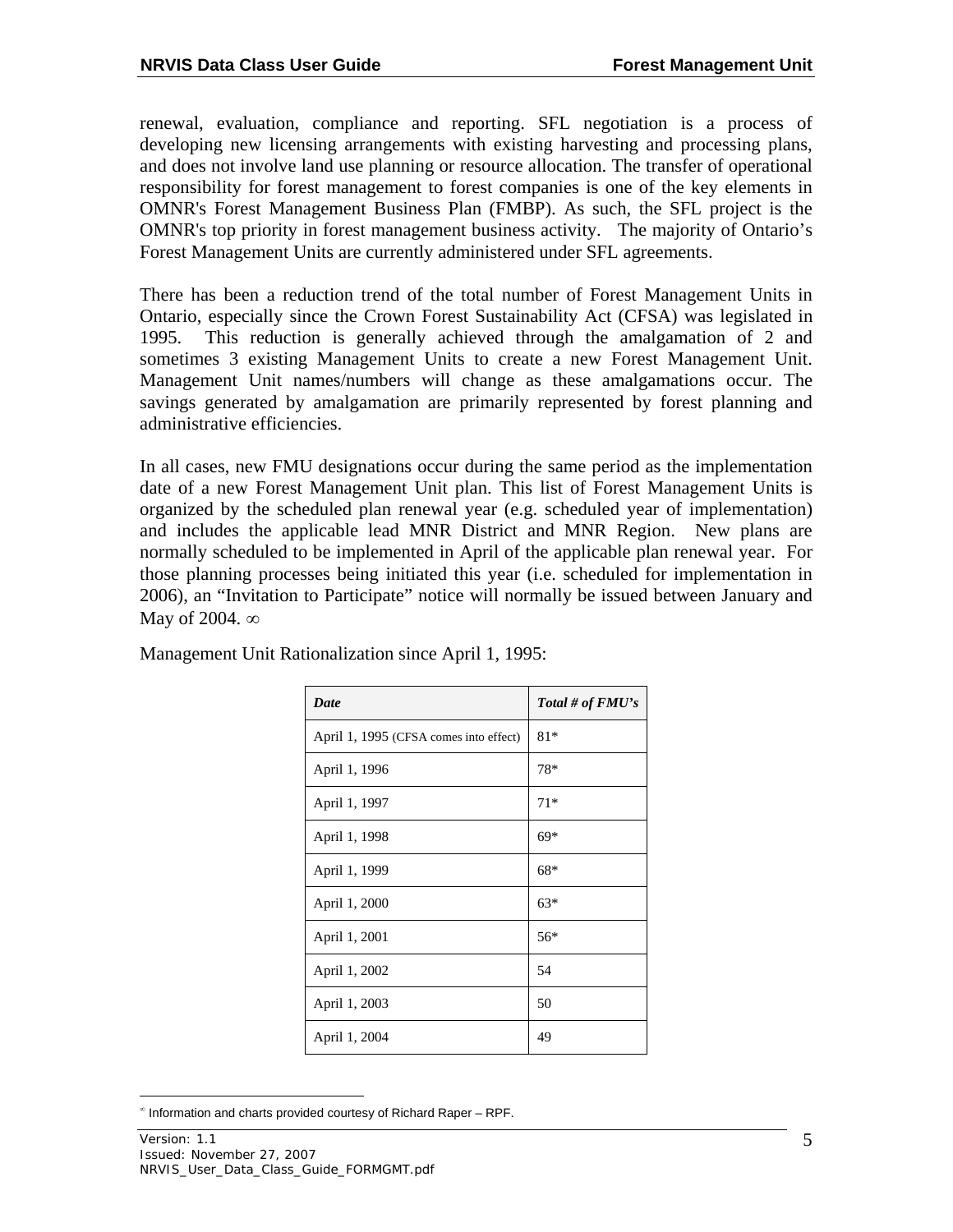| April 1, 2005 | 48 |
|---------------|----|
| April 1, 2006 | 47 |
| April 1, 2007 | 47 |
| April 1, 2008 | 47 |

Note: The 'Total # of FMU's' reflected in the previous chart include the following...

- 1) Although a designated management unit, Southern Ontario (990) is a non-typical management unit. This management unit is outside of the Timber Class EA 'Area of the Undertaking<sup>[1](#page-5-0),</sup> and is primarily private land. Southern Ontario *will not* be spatially represented in the NRVIS/OLIW Forest Management Unit Data Class.
- 2)  $*$  Kiashke River: is a very small MU whose status as a designated FMU was revoked effective April  $1<sup>st</sup>$ , 2002. The area is now a 'hole' within the Provincial FMU fabric. It is still the intention of the OMNR North-West Region to negotiate its eventual inclusion into the surrounding Black Sturgeon Forest FMU.

Further management unit rationalization may occur beyond 2008/2009.

#### **How Forest Management Units are created:**

An assigned official name and a unique numeric code primarily identify a Forest Management Unit (FMU). The Forest Management Branch, Forest Management Planning Section of the Ontario Ministry of Natural Resources approves FMU boundaries, codes, official names, and maintains a set of file of designated management units signed by the Director of Forest Management Branch. SFL technical and administrative information is collected and maintained by the Wood Allocation and Measurement Section, Industry Relations Branch. These sections have a close working relationship with one another and with corporate forest industry and OMNR Districts.

Through this relationship, individual FMU boundary locations are negotiated and verified, and any required alterations/amalgamations take the established locations of adjacent and shared FMU boundaries into consideration. The Wood Allocation and Measurement Section interprets the FMU boundary locations into metes and bounds, and this information, along with a small-scale map of the FMU  $(1:100,000 - 1:350,000)$  is included as part of Appendix 'A' of the Sustainable Forest License (SFL) official file. Forest Management Branch uses a copy of these license files for the management unit designation. These files are stored individually on an FMU by FMU basis, and are accessed primarily by OMNR staff that has Forest Resource Inventory or Forest Management Planning requirements.

During the early stages of the Ontario Living Legacy project, a comprehensive review of each FMU boundary was completed. A number of gaps, overlaps, and other inconsistencies were resolved. The review included research of the old license files, older 15,840 FRI maps and district and company consultations in some locations. With the numerous changes made to each FMU to achieve an accurate (and sometimes negotiated)

 $\overline{a}$ 

<span id="page-5-0"></span><sup>1</sup> Area of the Undertaking (Forestry) (AOU): The area within the geographic boundaries of the area of the undertaking is all land and water within forest management unit boundary lines. The northern boundary is generally the northern limit of current commercial timber operations; the southern boundary is generally the limit of the forest on Crown land. Of that area, 385,000 square kilometers (or 38.5 million hectares) is Crown land subject to the undertaking, and is referred to as the "Area of the Undertaking" in this Decision. [Source: Ontario Environmental Assessment Board, April 1994. Reasons for Decision: Class Environmental Assessment by the Ministry of Natural Resources for Timber Management on Crown Lands in Ontario. Toronto: Ontario Environmental Assessment Board, report number EA-87-02.]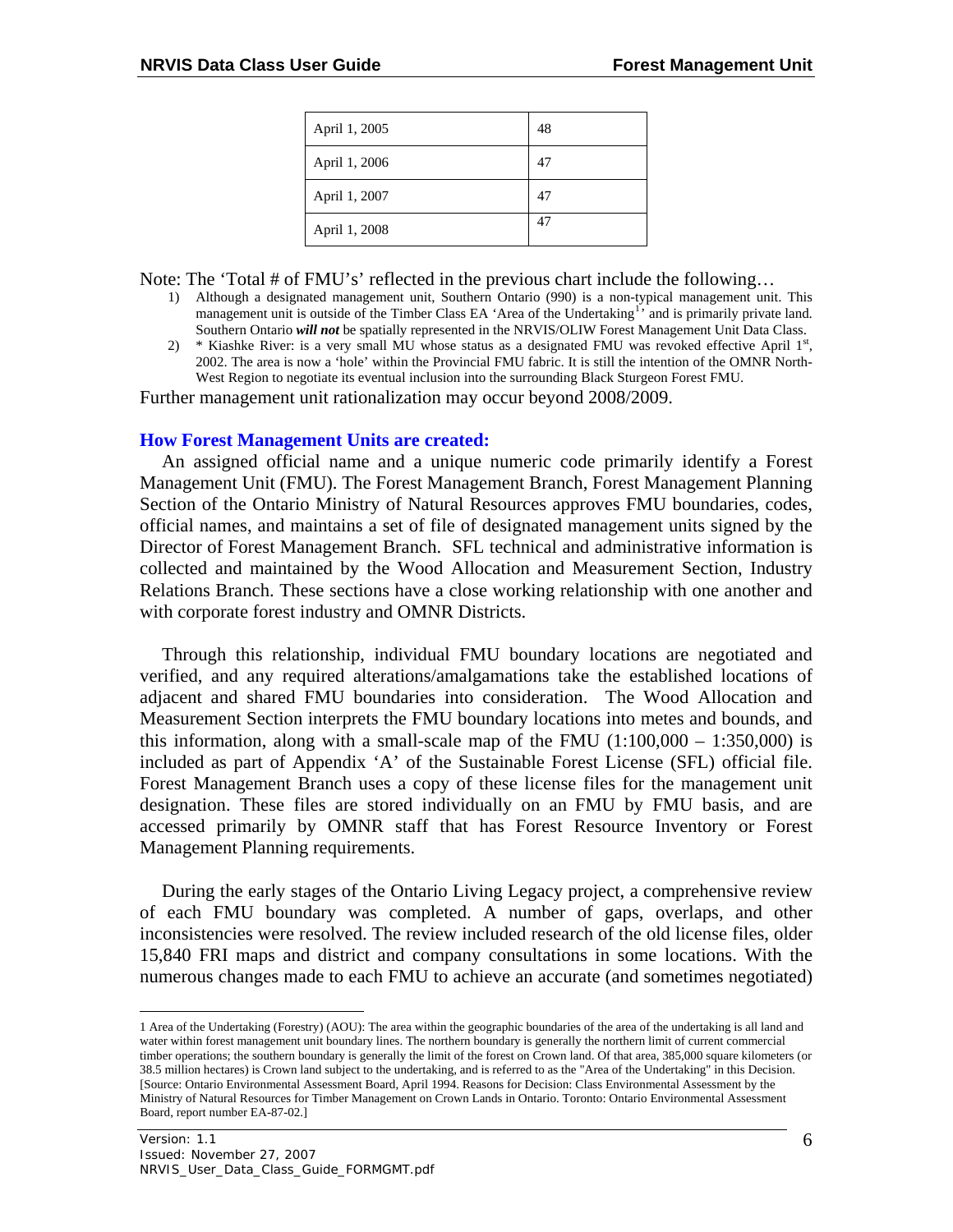spatial representation, it is not recommended to return to the historic files for future boundary interpretations. The mapping standards of the 1960's, 70's and 80's resulted in different interpretations of the boundaries for forest operations. Adjustments have been made to reflect those operational conditions (predominantly completed in the Northwest Region).

### <span id="page-6-0"></span>**General Business Area Rules:**

The following section attempts to describe, by example, the spatial and attribute rules involved in the creation of a Forest Management Unit boundary.

*An FMU may increase its spatial extent and still retain its original FMU Code and Name.*





*Pre - 1997 – Timiskaming (901) and Walter Plonski (550) Forest Management Units.* 

*In 1997-04-01, Timiskaming has absorbed Walter Plonski , and retained its original FMU name and Code.* 

In this example, Timiskaming FMU has absorbed the Walter Plonski FMU, yet retained its original FMU Code and Name. **NOTE:** The practice of retaining an original FMU code seen in this example is the one exception to the rule.

 *An FMU may increase its spatial extent and still retain its original Name, but is assigned a new FMU Code.*





*Current Wawa Forest (949) and Algoma Forest (448) Forest Management Units* 

*New April 1st, 2005 Algoma Forest (615) Forest Management Unit* 

The proposed consolidation of the present Wawa Forest (949) and Algoma Forest (448) into the new Algoma Forest (615) is scheduled for April  $1<sup>st</sup>$ , 2005. In this case, the new FMU retained the name of the larger FMU and was assigned a new FMU Code. The April 1<sup>st</sup>, 2005 implementation date of this new amalgamated FMU coincides with the start date of the new Forest Management Plan for the area 2005-2025. A newspaper ad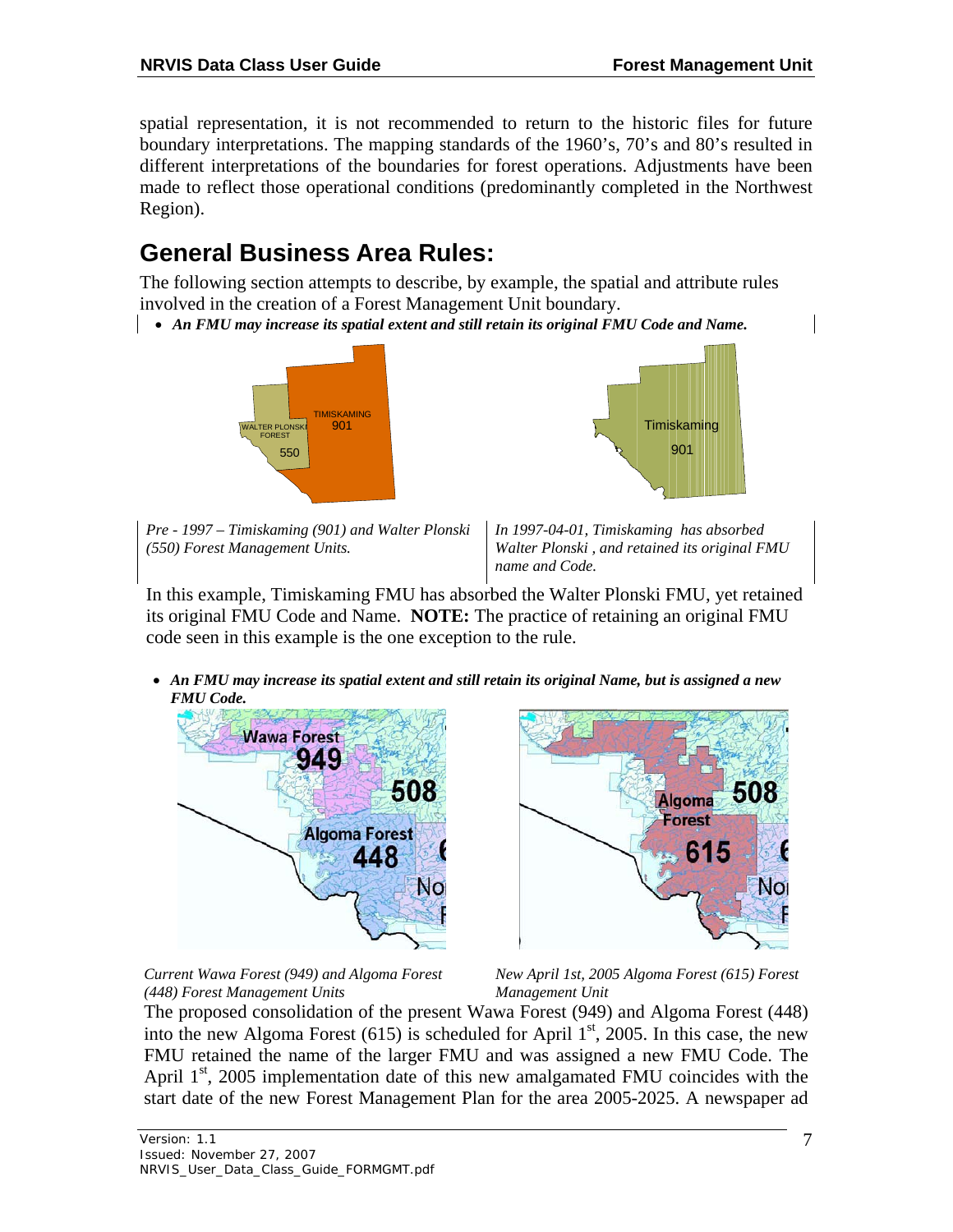inviting the public to attend the Second Information Centre regarding this plan can be found at the end of the introduction. It is also noteworthy to add that a single FMU may span across 2 OMNR Districts (Wawa District and Sault District).







*Pre-2000 Mississagi (733) and Spanish River (881) FMU's* 



In this example , Mississagi FMU (733) and Spanish River FMU (881) were ratified into one FMU. This new FMU has been assigned a new Name and FMU Code. (Northshore Forest, 880). This is the 'norm' for FMU consolidation.

#### *One FMU may consist of several separate parcels.*

In this example, the Nighthawk Forest (150) Forest Management Unit consists of 6 separate parcels of land. Within the Natural Resources Values Information System (NRVIS) environment, the portion of the prescribed abstract class for the FMU Data Class is 'Multi'. In layman's terms, it simply means that where desired, one object (FMU) may be defined by several features (polygons). In NRVIS, there would only be 1 tabular record created in the Forest Management Unit table for the Nighthawk Forest.



*The Nighthawk Forest (150) FMU consists of 6 separate parcels of land.*

When a user spatially selects one of the parcels that make up the FMU, the remaining parcels that make up this FMU are also selected, and are treated as 1 object in NRVIS.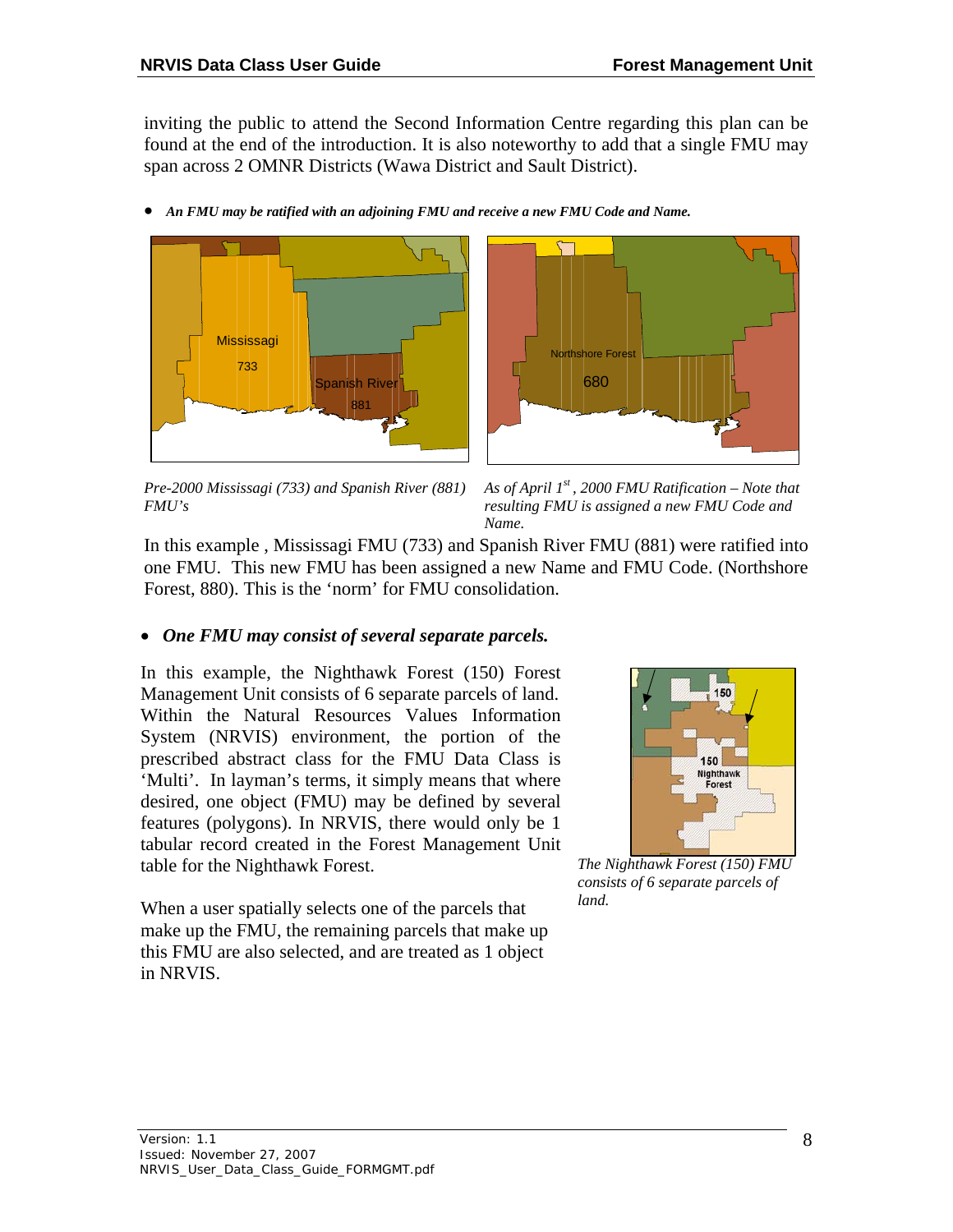#### *Holes' may exist in the FMU Coverage.*

'Holes' may exist in the Forest Management Unit fabric. 'Holes' are simply areas completely enclosed by valid Forest Management Units and do not have any attributes.

In this example, Lake Nipigon (Center) is enclosed by the Armstrong Forest, Black Sturgeon Forest and Lake Nipigon Forest FMUs. The former Kiashke River FMU is enclosed by the Black Sturgeon Forest and Armstrong Forest FMUs. *Lake Nipigon, and the former Kiashke River* 



*FMU are 'holes' within the NRVIS FMU fabric.*

#### **Access and Security:**

The spatial and tabular information found in this data class are deemed to be nonsensitive by the Information Owner without any access restrictions.

This data class has one Geographic Unit Type (GUT): Forest Management Unit

#### **Maintenance:**

The spatial and tabular information for FMUs will be managed by the Resource Information Specialist**,** Forest Management Branch, Forest Management Planning Section, Forest Analysis and Modeling Unit.

Any questions or concerns about FMU boundary locations and their attributes should be directed to the Forest Management Planning Section in order to be properly addressed and/or resolved.

### <span id="page-8-0"></span>**Using NRVIS Forest Management Unit data:**

This section describes the use and context of the information being collected for a forest management unit.

### **Forest Management Unit (main feature class table)**

#### *FMU Name* (mandatory)

The official designated name assigned to a Forest Management unit (FMU) by the Ontario Ministry of Natural Resources, Forest Management Branch.

#### *FMU Code* (mandatory)

A numeric character code (with leading zeroes e.g. 011) which uniquely identifies each Forest Management Unit (FMU) within the province of Ontario. The FMU Code is assigned to each designated FMU by the Ontario Ministry of Natural Resources, Forest Management Branch.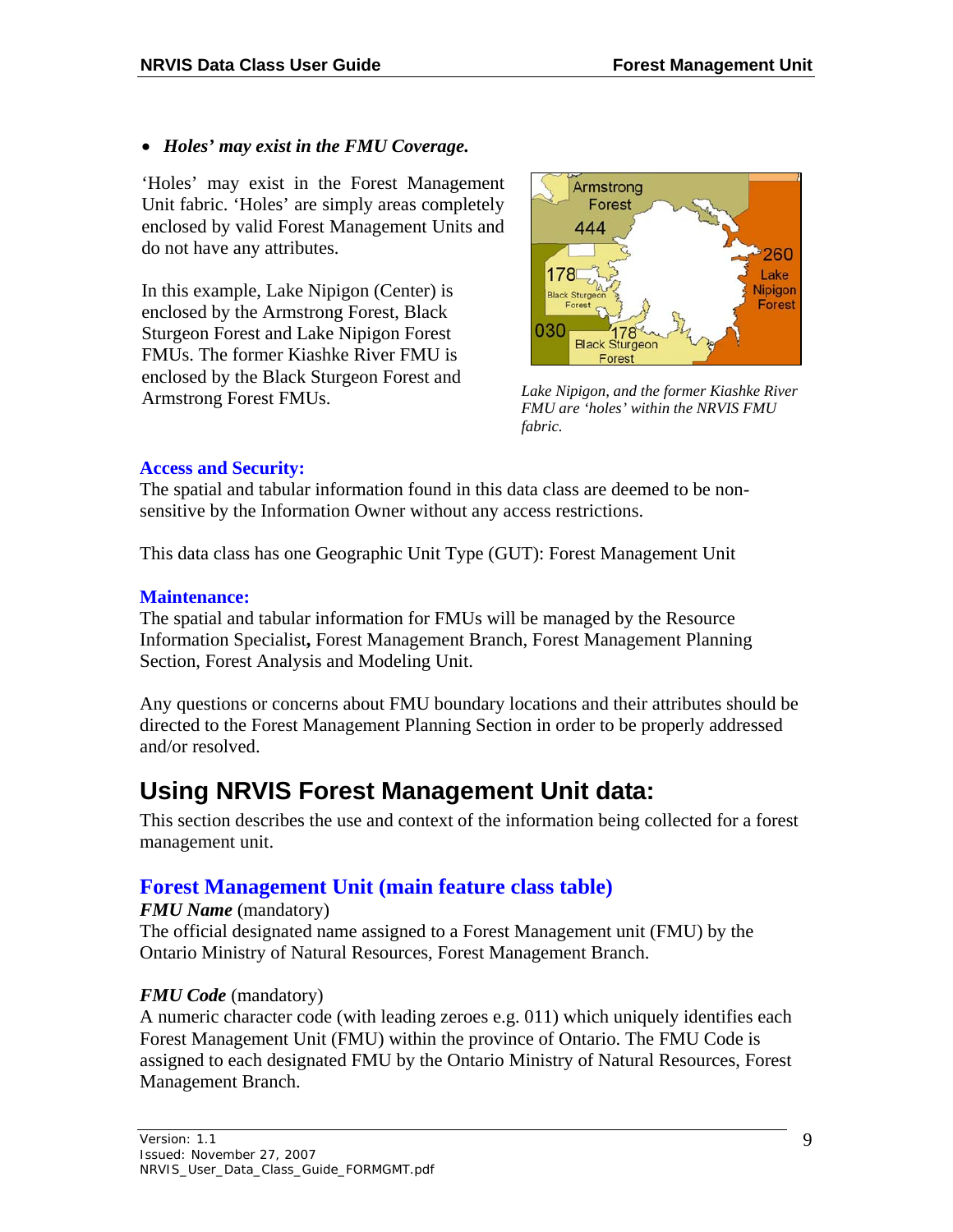#### *Licensee Name* (optional)

The name of the main Licensee (Sustainable Forest Licence) authorized by the Crown to conduct forest harvest operations within the geographical area of a forest management unit. For example "Iroquois Falls Forest".

### *Licensee Number*(optional)

The number assigned to the Licensee (Sustainable Forest Licence) and filed with the Ontario Ministry of Natural Resources. The number is prefixed by the license type:

- SFL: Primary Sustainable Forest License (SFL) e.g.: SFL-542531 (Licensee Name: Iroquois Falls Forest)
- SA: Supply Agreement e.g.: SA-490000 (Licensee Name: Algonquin Forest Authority)
- FRL: Forest Resource License for Crown Management Units e.g.: FRL-NNNNNN

### *FMP Period Start Year (optional)*

The assigned start year for the Forest Management Plan (FMP) period that is directly associated to a Forest Management Unit.

### *FMP Period End Year (optional)*

The assigned end year for the Forest Management Plan (FMP) period that is directly associated to a Forest Management Unit.

#### *Lead MNR District Name* (optional)

The name of the lead Ministry of Natural Resources (OMNR) District Office that is responsible for managing the Forest Management Unit (FMU). In some instances, an FMU is bisected by an OMNR District where one of the District Offices is identified as the business lead contact.

The Values for this field will come from a lookup table that lists MNR District and Region Names.

#### *Lead MNR Region Name* (optional)

The name of the lead Ontario Ministry of Natural Resources (OMNR) Region within whose boundaries the Forest Management Unit (FMU) resides.

The Values for this field will come from a lookup table that lists MNR District and Region Names.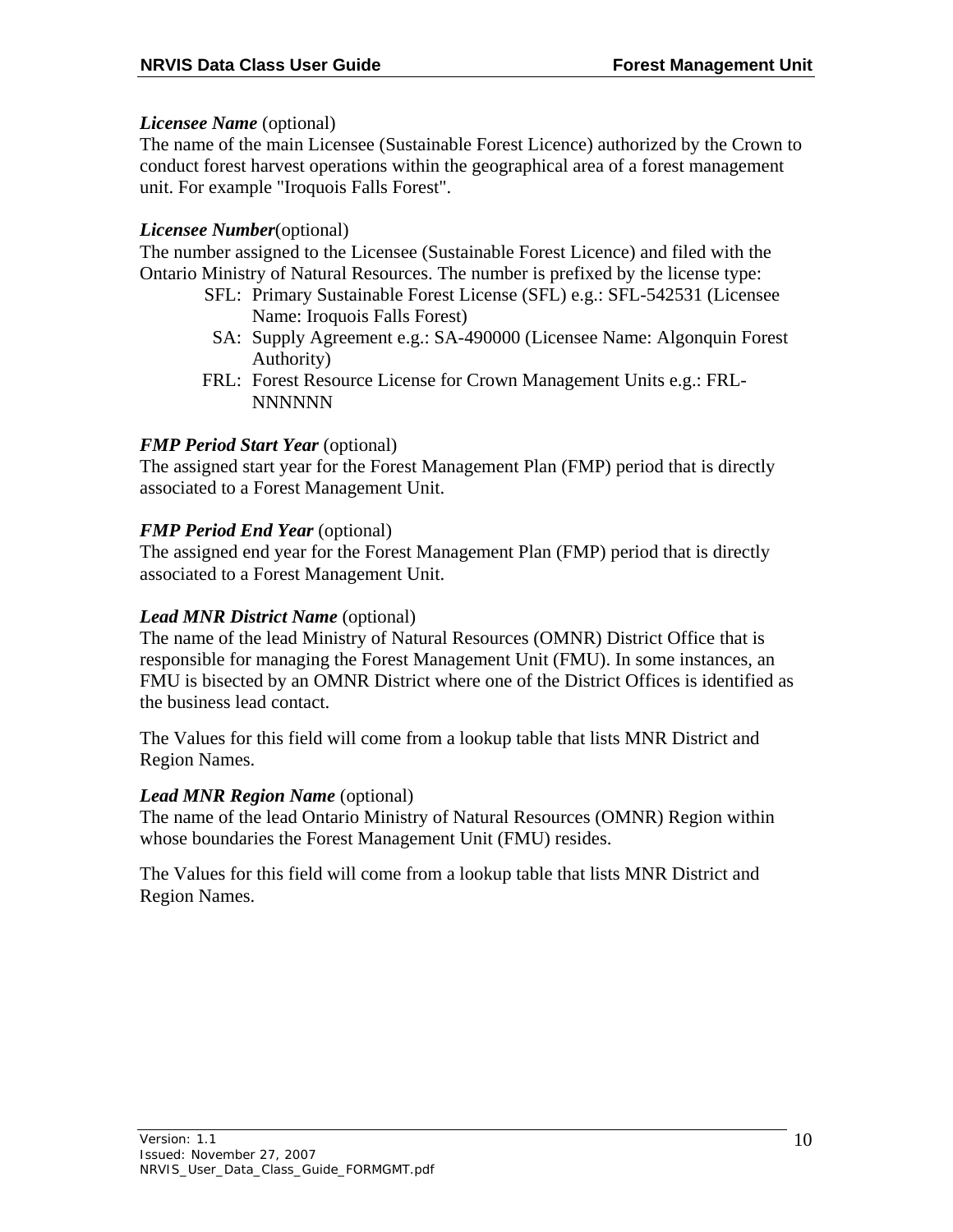### **EXAMPLES**

**Martel Forest** FMU\_NAME: Martel Forest FMU\_CODE: 509 LICENSEE\_NAME: Tembec Inc. LICENSEE\_NUMBER: 550390 FMP\_PERIOD\_START\_YEAR: 2006 FMP\_PERIOD\_END\_YEAR: 2026 LEAD\_MNR\_DISTRICT\_NAME: Chapleau LEAD\_MNR\_REGION\_NAME: Northeast

Examples of Forest Management Units in NRVIS with attributes populated.

Example below is where an FMU is bisected by an MNR District, with one of them being identified as the lead.



|                                          | FMU_NAME: Northshore Forest           |
|------------------------------------------|---------------------------------------|
| FMU CODE:                                | 680                                   |
|                                          | LICENSEE NAME: Northshore Forest Inc. |
| LICENSEE NUMBER: 542521                  |                                       |
| FMP PERIOD START YEAR:                   | 2000                                  |
| FMP PERIOD END YEAR:                     | 2020                                  |
| LEAD MNR DISTRICT NAME: Sault Ste. Marie |                                       |
| LEAD_MNR_REGION_NAME: Northeast          |                                       |